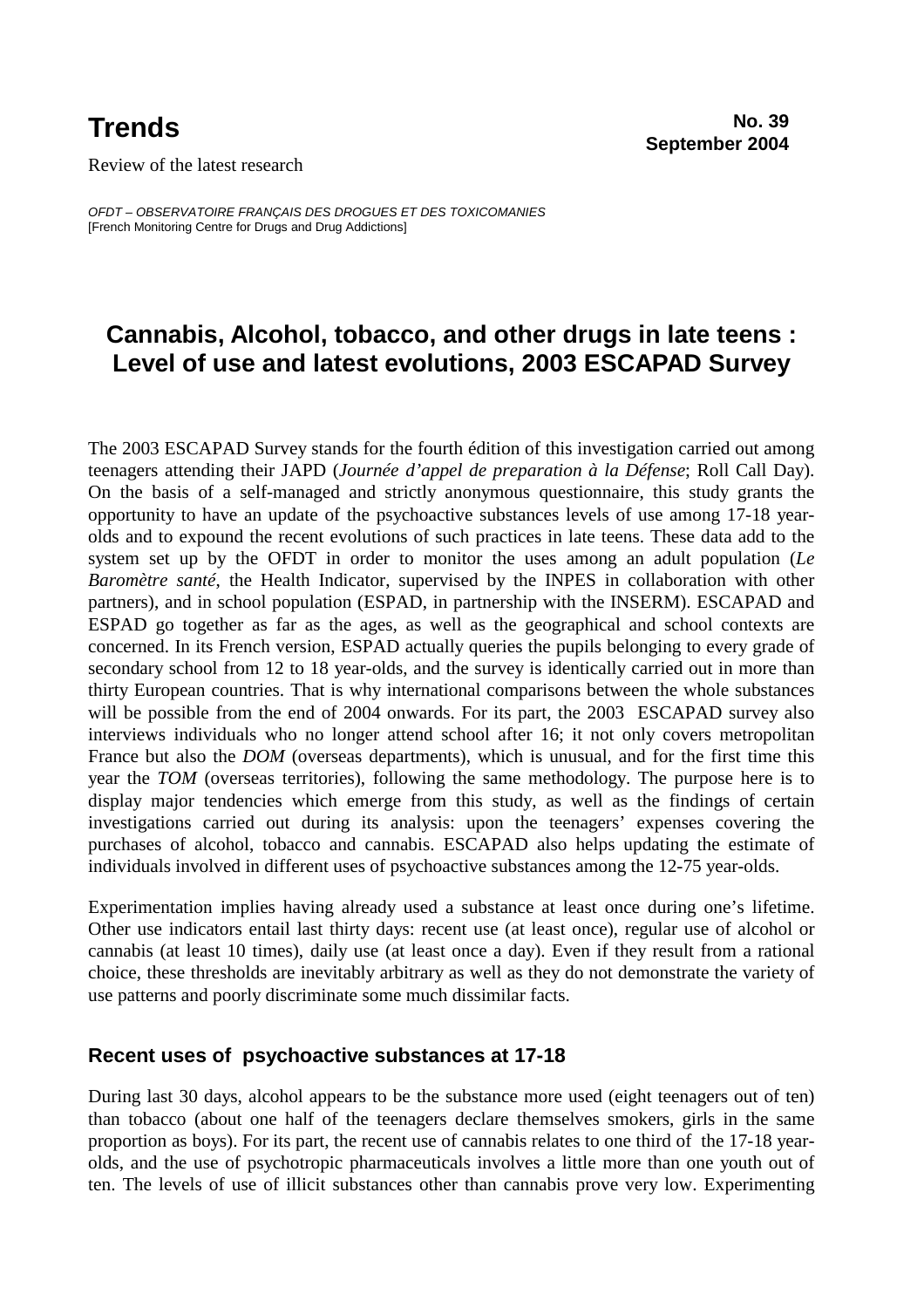such substances remains an uncommon behaviour and using them regularly even more, as it hardly involves one teenager out of a hundred, with the exception of ecstasy (besides nearly one half of such uses during the month are the only ones ever known by those individuals).

|                  | Last 30 Days |             |             |  |  |
|------------------|--------------|-------------|-------------|--|--|
|                  | Girls        | <b>Boys</b> | <b>Both</b> |  |  |
| Alcohol          | 76.2         | 84.2        | 80.2        |  |  |
| Tobacco          | 48.2         | 47.3        | 47.7        |  |  |
| Cannabis         | 26.3         | 37.9        | 32.3        |  |  |
| Medicines        | 18.0         | 5.8         | 11.8        |  |  |
| Ecstasy          | 1.0          | 2.0         | 1.6         |  |  |
| Mushrooms        | 0.6          | 1.4         |             |  |  |
| Poppers          | 0.7          | 1.3         | 1.0         |  |  |
| Amphetamines     | 0.6          | 1.2         | 0.9         |  |  |
| Cocaine          | 0.6          | 1.2         | 0.9         |  |  |
| <b>Inhalants</b> | 0.5          | 0.9         | 0.7         |  |  |
| <b>LSD</b>       | 0.3          | 0.7         | 0.5         |  |  |
| Heroine          | 0.3          | 0.5         | 0.4         |  |  |
| Crack            | 0.2          | 0.4         | 0.3         |  |  |

#### **Psychoactive Use Within a Month at 17-18 (%)**

Source : 2003 ESCAPAD Survey, OFDT

## **Latest evolutions (2000-2003)**

The concept of lifetime use, which the 2003 ESCAPAD Report is referring to, proves useful as it highlights the level of distribution of different substances among the population, but it includes teenagers having merely tested or given up their use. It enables a close watch upon the main trends for each substance.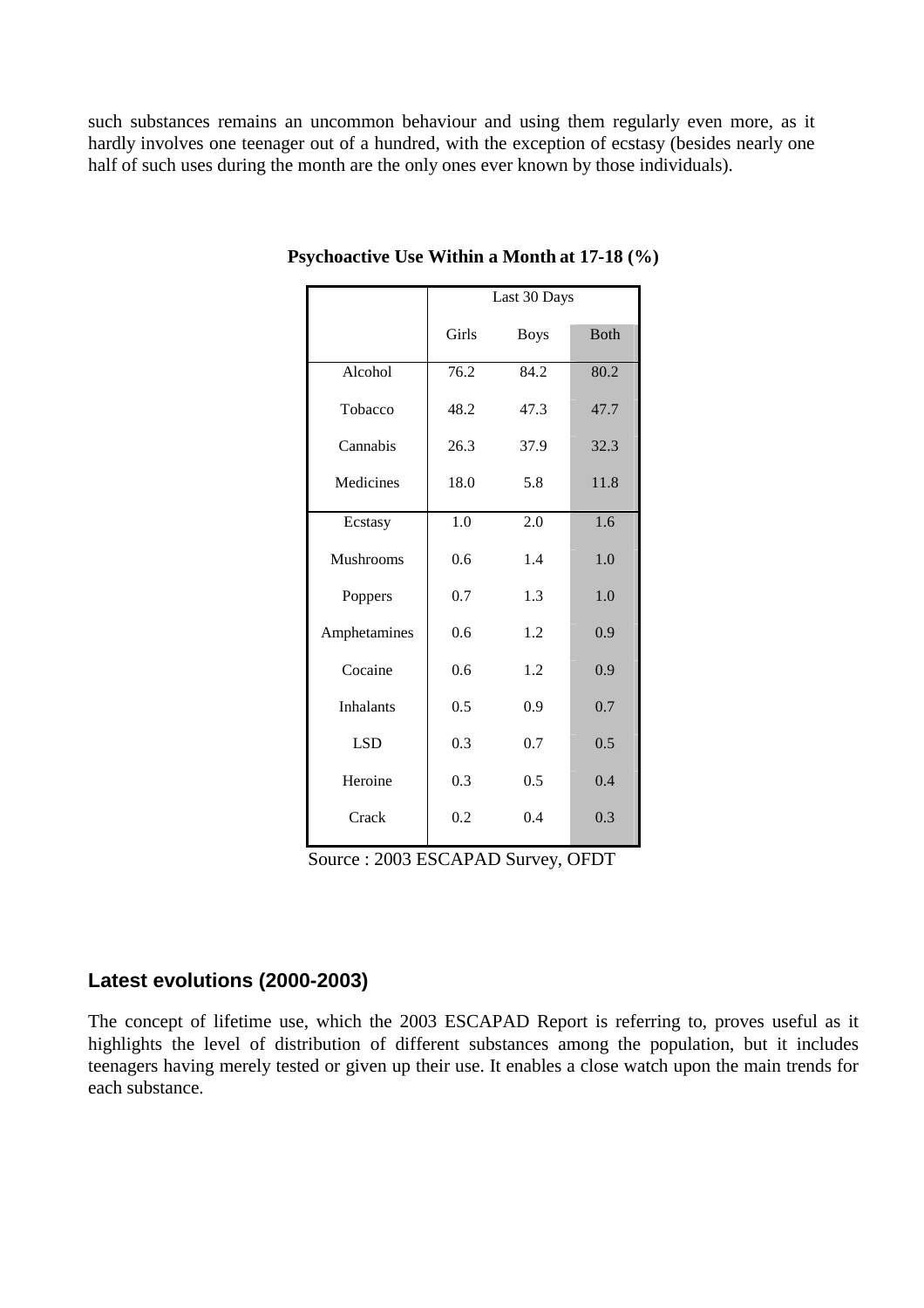|                           | Girls 2000               | <b>Girls 2003</b> | <b>Boys 2000</b> | <b>Boys 2003</b> | <b>Total 2000</b> | <b>Total 2003</b> |
|---------------------------|--------------------------|-------------------|------------------|------------------|-------------------|-------------------|
| Alcohol                   | $\Box$                   | 94.0              |                  | 95.3             |                   | 94.6              |
| Tobacco                   | 79.4                     | 79.0              | 76.0             | 75.0             | 77.7              | 77.0              |
| Intoxication              | 49.5                     | 47.6              | 63.3             | 62.2             | 56.4              | 55.0              |
| Cannabis                  | 40.1                     | 47.2***           | 50.1             | 53.3**           | 45.5              | 50.3***           |
| Psychotropic<br>medicines | 29.0                     | 35.5***           | 10.6             | 14.3***          | 19.8              | 24.7***           |
| <b>Inhalants</b>          | 3.3                      | 4.0               | 4.9              | 4.7              | 4.1               | 4.4               |
| Hallucinogenic            | 1.6                      | 2.0               | 4.5              | 4.9              | 3.1               | 3.5               |
| mushrooms                 |                          |                   |                  |                  |                   |                   |
| Poppers                   | 1.3                      | $2.1***$          | 3.4              | 4.1              | 2.4               | $3.3***$          |
| Ecstasy                   | 1.4                      | $2.4**$           | 2.8              | $4.1***$         | 2.1               | $3.2***$          |
| Amphetamines              | 0.6                      | $1.1*$            | 1.4              | $2.4***$         | 1.0               | $1.8***$          |
| Cocaine                   | 0.6                      | $1.1*$            | 1.3              | 2.0              | 1.0               | $1.6***$          |
| <b>LSD</b>                | 0.8                      | 0.6               | $1.6*$           | 1.1              | $1.2\,$           | 0.9               |
| Heroine                   | 0.4                      | 0.7               | 0.9              | $1.0\,$          | 0.7               | 0.8               |
| Crack                     | 0.2                      | 0.5               | 0.9              | 0.6              | 0.6               | 0.6               |
| Subutex®                  | $\overline{\phantom{a}}$ | 0.6               |                  | 0.9              |                   | 0.8               |
| Ketamin                   |                          | 0.4               |                  | 0.7              |                   | 0.6               |
| <b>GHB</b>                |                          | 0.3               |                  | 0.5              |                   | 0.4               |

**2000-03 Lifetime Use Evolution of Psychoactive Substances by Gender at 17 (%)** 

Assessment: \*, \*\*, \*\*\*: 2000-03 evolution significant at the 0.05, 0.01, 0.001 thresholds; non-marked ratios describe insignirrelevant evolutions at the 0.05 threshold. Ratios in block letters point to significantly higher prevalences.

Source: 2003 ESCAPAD Survey, OFDT.

The levels of experimentation for alcohol and tobacco come out very high yet steady during the 2000- 2003 period, and those of psychotropic medicines are clearly increasing. When it comes to cannabis, a slight rise among girls (47.2 % vs. 45.7 %) and a small diminution among boys (53.3 % vs. 54.6 %) can be observed, indicating a slowing down in 2003 after the steady increase being detected since the early 1990's. This one appears while France is standing at the top of the European countries for cannabis experimentation since the late 1990's. Regarding other psychoactive substances, slight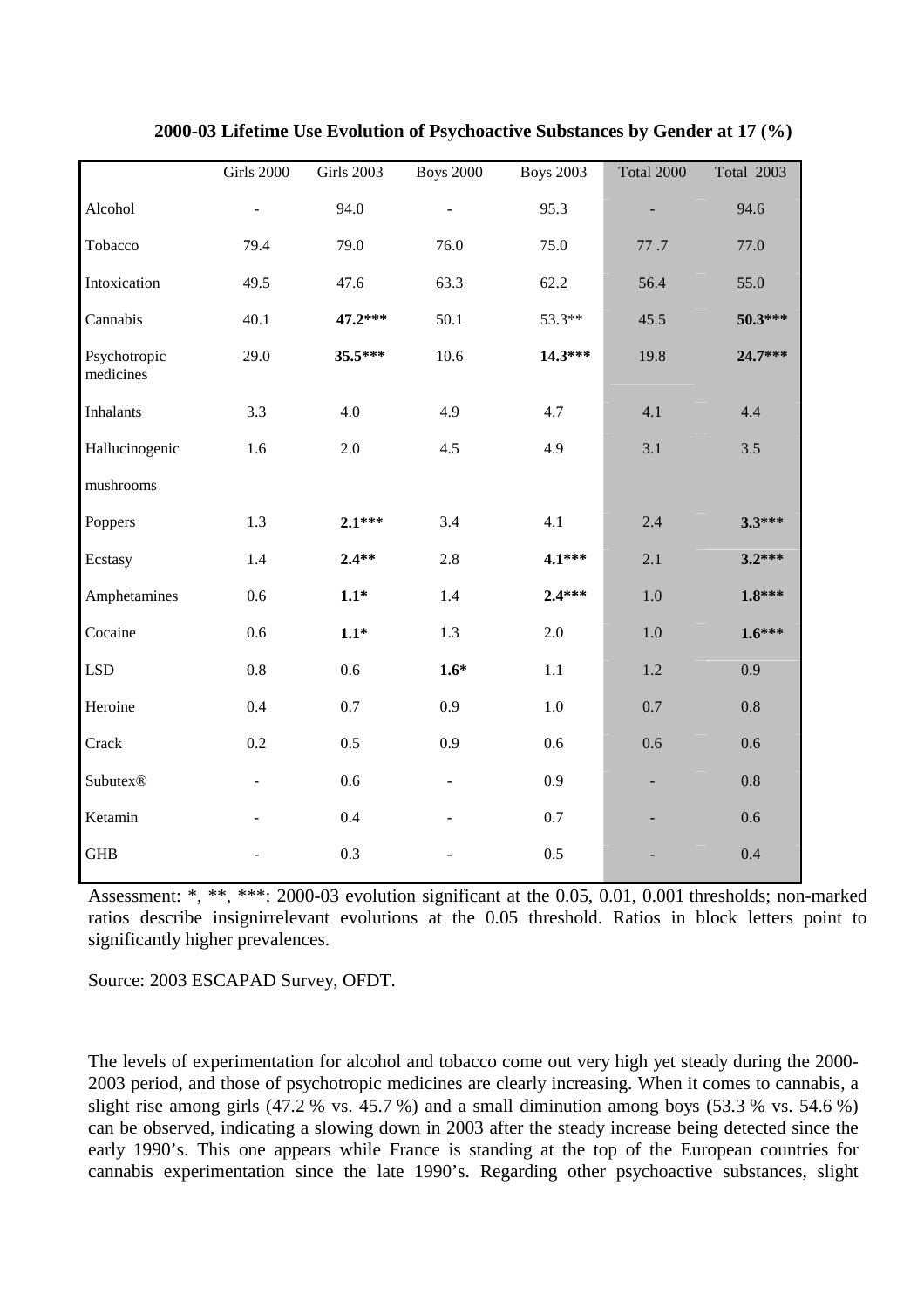increases can be perceived for some substances (poppers, ecstasy, amphetamines and cocaine) between 2000 and 2003. Other substances did not show a noteworthy evolution during that period. In comparison with earlier surveys, three new substances, uncommon yet having received special media coverage these last years, were queried upon. They include ketamine, Subutex $\mathcal{O}^1$  (high dosage buprenorphine haut dosage) and GHB. Those appear to be hardly ever tested by teenagers, yet it is otherwise known that such substances are likely to be used by older youngsters.

### **2000-03 Evolution of the Regular Level of Use (1) for Tobacco, Alcohol and Cannabis by Gender, at 17 (%)**



 (1) Use including 10 times at least during last thirty days for alcohol and cannabis; daily use for tobacco.

Source: 2003 ESCAPAD Survey, OFDT.

 $\overline{a}$ 

As far as regular uses are concerned, the decrease in the daily use of tobacco is confirmed, especially among boys for which it proves very significant. Recurring rises in tobacco prices truly seemed to have been a factor of such a downturn. The alcohol regular use is increasing (while the ratio of teenagers acknowledging regular intoxications has not changed). Though it has increased between 2000 and 2002, the cannabis regular use picks up his 2000 level in 2003 and proves steady between 2002 and 2003 among girls. Henceforth it appears as frequent as the alcohol use among girls. On the other hand the regular alcohol use among boys is now upper than the one concerning cannabis. It should be noted that the regular use of psychotropic medicines is slightly increasing (from 2.6 % in 2000 to 4.5 % in 2003), that way enlarging the gap between girls and boys, for whom such behaviour remains marginal (1 % over the whole period).

<sup>&</sup>lt;sup>1</sup> Subutex $\circledR$  is a medicine prescribed as a substitute for opiates. It is sometimes used regardless of any therapeutic agreement.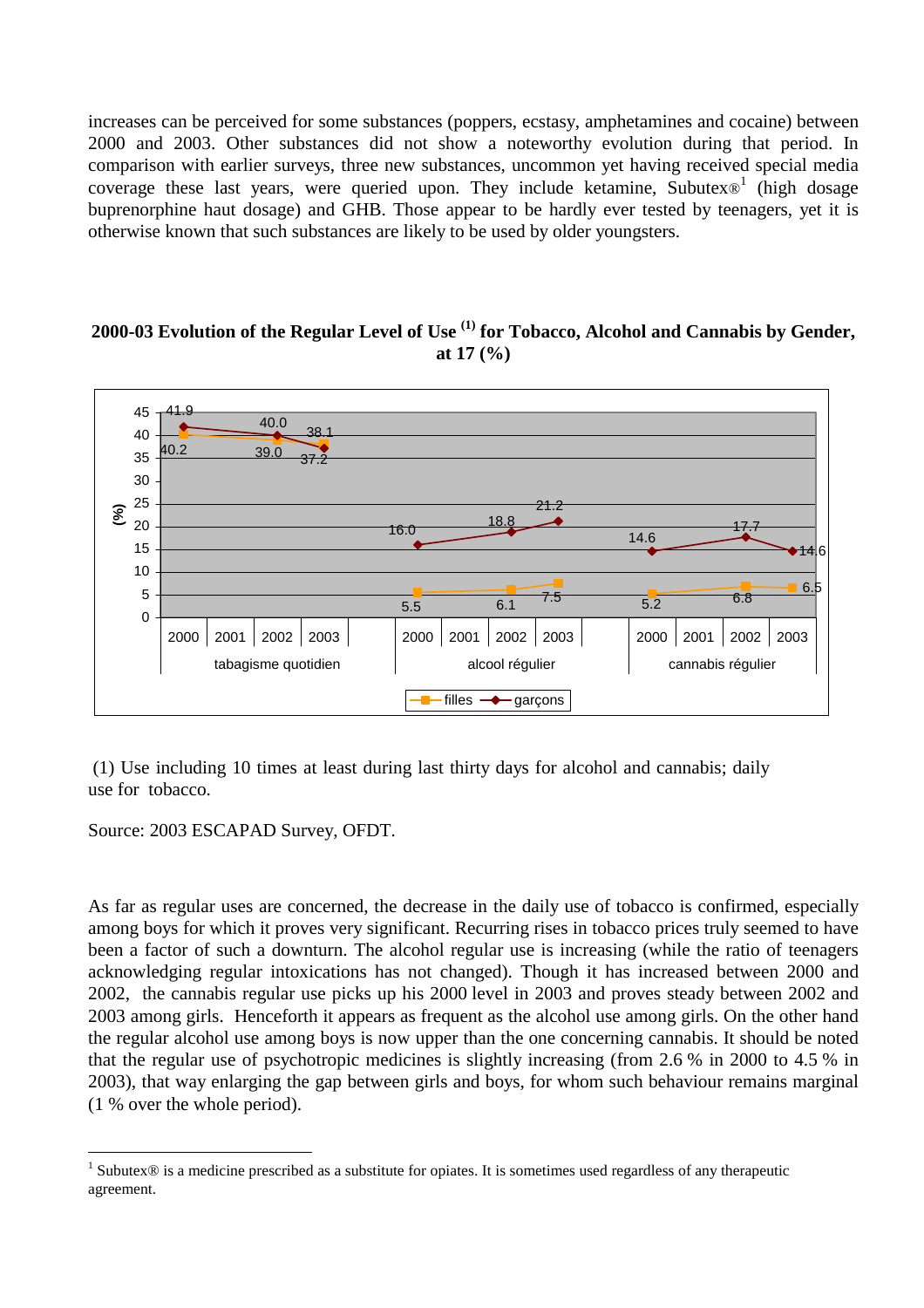The query about the contexts of cannabis use shows that the latter mostly happen at the weekend (when their intensity reaches its peak). Otherwise there is a strong connection between frequency and intensity of use. At 17-18 about 45 % of the regular users admit having smoked at least three joints last time they did it, against more than 60 % of daily users.

## **Updating the estimate of the amount of psychoactive users among the 12- 75 year-olds.**

The 2003 ESCAPAD Survey presents the most recent data enabling an update of the estimate of the amount of French individuals involved in the different uses of psychoactive substances:

#### **Table XX : Estimate of the amount of metropolitan French users of psychoactive substances among the 12-75 year-olds.**

|                         | Alcohol | Tobacco | Psychotropic<br>Medicines | Cannabis | Heroine | Cocaine | Ecstasy |
|-------------------------|---------|---------|---------------------------|----------|---------|---------|---------|
| Experimenters           | 44.4 M  | 36.6 M  |                           | 10.9 M   | 400,000 | 950,000 | 450,000 |
| <b>Occasional Users</b> | 38.6 M  | 14.2 M  | 8.3M                      | 4.2 M    |         | 150,000 | 150,000 |
| <b>Regular Users</b>    | 13.1 M  | 13 M    | 3.8 M                     | 850,000  |         |         |         |
| Daily Users             | 7.8 M   | 13 M    | 2.4 M                     | 450,000  |         |         |         |

Source: 2003 ESCAPAD Survey, OFDT; 2003 ESPAD Survey, INSERM/OFDT/MJENR; 2002 EROPP Survey, OFDT; 2000 Baromètre Santé, INPES, OFDT treatment.

//: unavailable

- Experimenters: individuals declaring having used psychoactive substances at least once in their lifetime.

- Occasional users: yearly users (apart from current smokers)

- Regular users: at least three incidences of alcohol uses per week, daily tobacco use, weekly use of sleeping pills or tranquillizers, ten incidences of cannabis use per month

- Daily users: daily use (apart from medicines: « daily or nearly daily » use per month)

NB : In 2001 the amount of the 12-75 year-olds is close to 46 millions.

As these figures only give a **estimation**, they must be then considered as a focal point. A margin of error does remain even if it proves realistic. For example: "10.9 millions of cannabis experimenters" means that the amount of experimenters is likely to be found between 10.4 and 11.4 millions.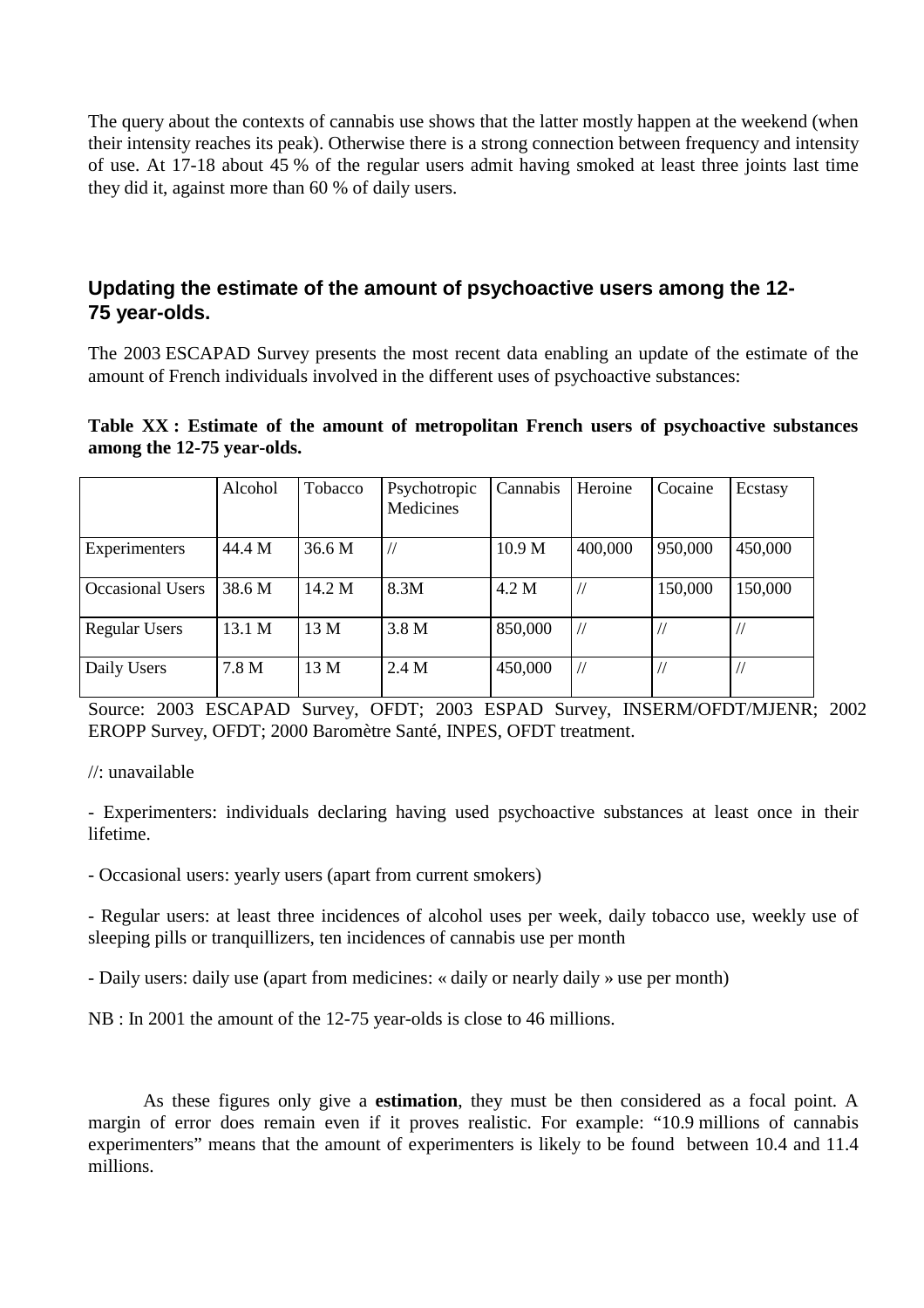## **Expenses assigned to alcohol, tobacco and cannabis**

For the first time this survey has turned out an estimate of the expenses recently assigned to the purchase of alcohol, tobacco and cannabis. Results must be read with care as this specific work remains tentative and only aims at giving a ballpark figure as far the amount of expenses is concerned. In 2001 the ESCAPAD Survey already enabled to show that boys, who are more regular users than girls, also take care more often of the purchase of alcohol or cannabis. The 2003 ESCAPAD Survey demonstrates that they also acknowledge more important expenses, even with similar use frequency: some part of this disparity probably issues from gifts or uses in cheerful group events when substances are shared.

In 2003 the amounts spent by girls and boys for purchasing their monthly tobacco expenditure would average  $8 \in \text{per}$  month for occasional smokers,  $58 \in \text{for}$  daily smokers, and  $88 \in \text{for}$  individuals smoking more than ten cigarettes a day. As for alcohol sums would be from around 26  $\epsilon$  per month, for occasional drinkers during a month, to  $65 \text{ } \in$  for regular drinkers, then to almost 130  $\in$  for boys declaring a daily use of alcohol. Eventually when it comes to cannabis, sums vary from  $27 \in \mathbb{R}$  among occasional users during a month, to 54 € among regular users, then to nearly 80 € among daily users.

According to the assumptions retained, the monthly sums spent in 2003 by the 17-18 year-olds altogether would then be located between 26 and 42 M€ (million of Euros) for alcohol, between 35 and 53 M€ for tobacco, and between 12 and 21 M€ for cannabis. When considering the average of low and high estimates, the whole of teenagers that age would spend a monthly sum close to 94  $\in$  for their use of these three substances.

## **Uses in Overseas Departments & Territories**

 $\overline{a}$ 

The ratios observed in La Réunion, Guadeloupe and Martinique<sup>2</sup>, for various levels of use of tobacco, alcohol and cannabis always prove very clearly lower than those measured in metropolitan France, with frequent disparities of around 20 points. The use of psychotropic medicines is also lower in Guadeloupe and Martinique, but not in La Réunion where the level of experimentation is steady and close to the one of metropolitan France. At 18 the uses of other psychoactive substances are very seldom in overseas departments.

Some disparities also occur between the three overseas departments being surveyed, and confirm those observed in 2001 and 2002. The daily tobacco use is clearly more frequent in la Réunion, the recent and regular uses of alcohol are more extensive in the West Indies, and more particularly in Martinique, even though intoxications slightly occur less frequently in those two departments than in la Réunion. Cannabis experimentations and recent uses also prove more widespread in la Réunion.

Additionally the 2003 period gives the opportunity to get hold of some trends: when compared with 2002 figures, the uses of alcohol, tobacco and cannabis mostly increase in the three overseas departments, whereas the decrease of some of these uses in metropolitan France also plays a part in reducing their gaps with overseas departments. The daily tobacco use shows a 2 or 3 point evolution in Martinique and L Réunion, but a slight diminution in Guadeloupe; the alcohol regular use scores a 2 point evolution in the three overseas departments; finally the regular use of cannabis boosts a 4 point rise in Guadeloupe and la Réunion, yet remains steady in Martinique.

 $2^{2}$  In French Guyana were too small an amount of individuals taking part in the survey that year for a reliable statistical treatment.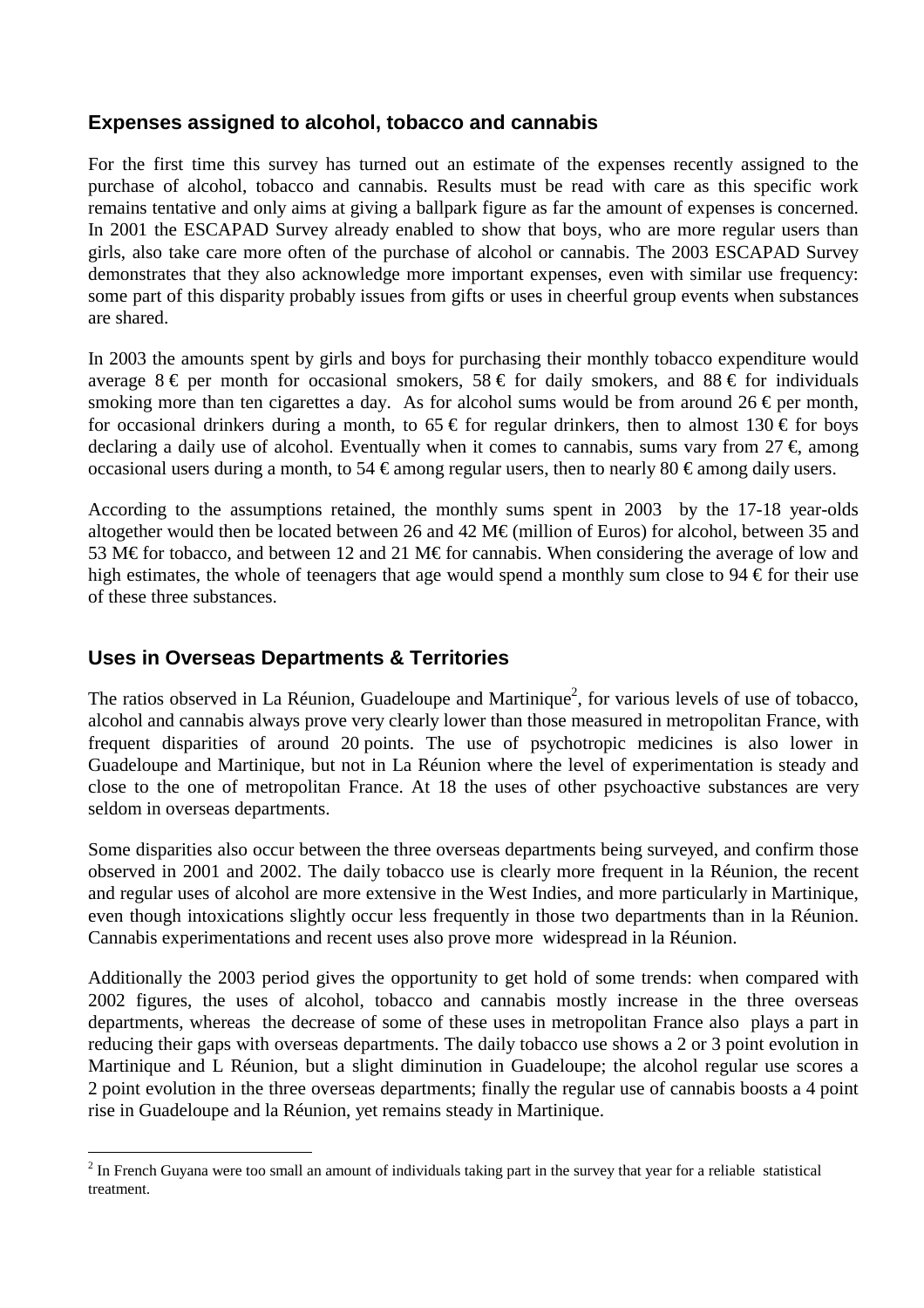The 2003 ESCAPAD Survey gives for the first time the opportunity to scrutinize the uses of psychoactive substances in two overseas territories: New Caledonia and French Polynesia.

Most of the uses of alcohol, tobacco and cannabis acknowledged in New Caledonia prove slightly inferior to those measured in French Polynesia, aside from the tobacco uses and the intoxications, whose frequency is similar in both territories. When compared to metropolitan France, the level of tobacco use proves nearly as prevalent, the recent alcohol uses more unusual, especially among boys, while intoxications are just as frequent. The experimentation level of cannabis may match the one observed in metropolitan France in both territories, yet their regular uses are slightly less common, particularly among girls, and the disparities between genders more significant. In the end, when still compared with metropolitan France, experimenting other psychoactive substances appears to measure up to the level of French Polynesia, while of a lesser degree in new Caledonia. The findings observed in the overseas territories will have to be validated by upcoming surveys, particularly for French Polynesia whose sampling is quite insignificant (n=354).

**Uses of Tobacco, Alcohol and Cannabis Among 18 Year-Olds Interviewed in the French Overseas Departments and Territories (ratios on lines)** 

|                        | Tobacco              |           | Alcohol              |             | Cannabis             |             |
|------------------------|----------------------|-----------|----------------------|-------------|----------------------|-------------|
|                        | Experime<br>n-tation | Daily Use | Experimen-<br>tation | Regular Use | Experimen-<br>tation | Regular Use |
| Réunion                | 71 %                 | 26 %      | 90 %                 | 5 %         | 41 %                 | 7 %         |
| Guadeloupe             | 64 %                 | 11 %      | 95 %                 | 7 %         | 32 %                 | 7 %         |
| Martinique             | 63 %                 | 12 %      | 95 %                 | 7 %         | 31 %                 | 3 %         |
| New Caledonia          | 78 %                 | 39 %      | 91 %                 | 8 %         | 51 %                 | 8 %         |
| French<br>Polynesia    | 76 %                 | 36 %      | 90 %                 | 11 %        | 47 %                 | 9 %         |
| Metropolitan<br>France | 78 %                 | 42 %      | $92\%$               | $14\%$      | 55 %                 | $15\%$      |

\*The amount of individuals in French Guiana is not significant enough for analysis; in the overseas territories, the age bracket is 17-18.

Source: 2003 ESCAPAD Survey, OFDT.

## **Conclusion**

This new ESCAPAD Survey enables to follow up a number of evolutions already observed between 2000 and 2003. Over the whole 2000 and 2003 period, an obvious decrease can be notably detected in the tobacco use, a rise in the use of alcohol and psychotropic medicines, as well as in cannabis. When compared with 2002 figures, this last evolution on cannabis denotes a recent change in regular uses, particularly among boys. Experimenting other main illicit drugs shows a slight increase (ecstasy, poppers, amphetamines and cocaine). LSD lifetime use seems to decrease a little among boys; on the other hand, the experimentation levels of inhalants, hallucinogenic mushrooms, heroine and crack have not changed in relation to those of 2000.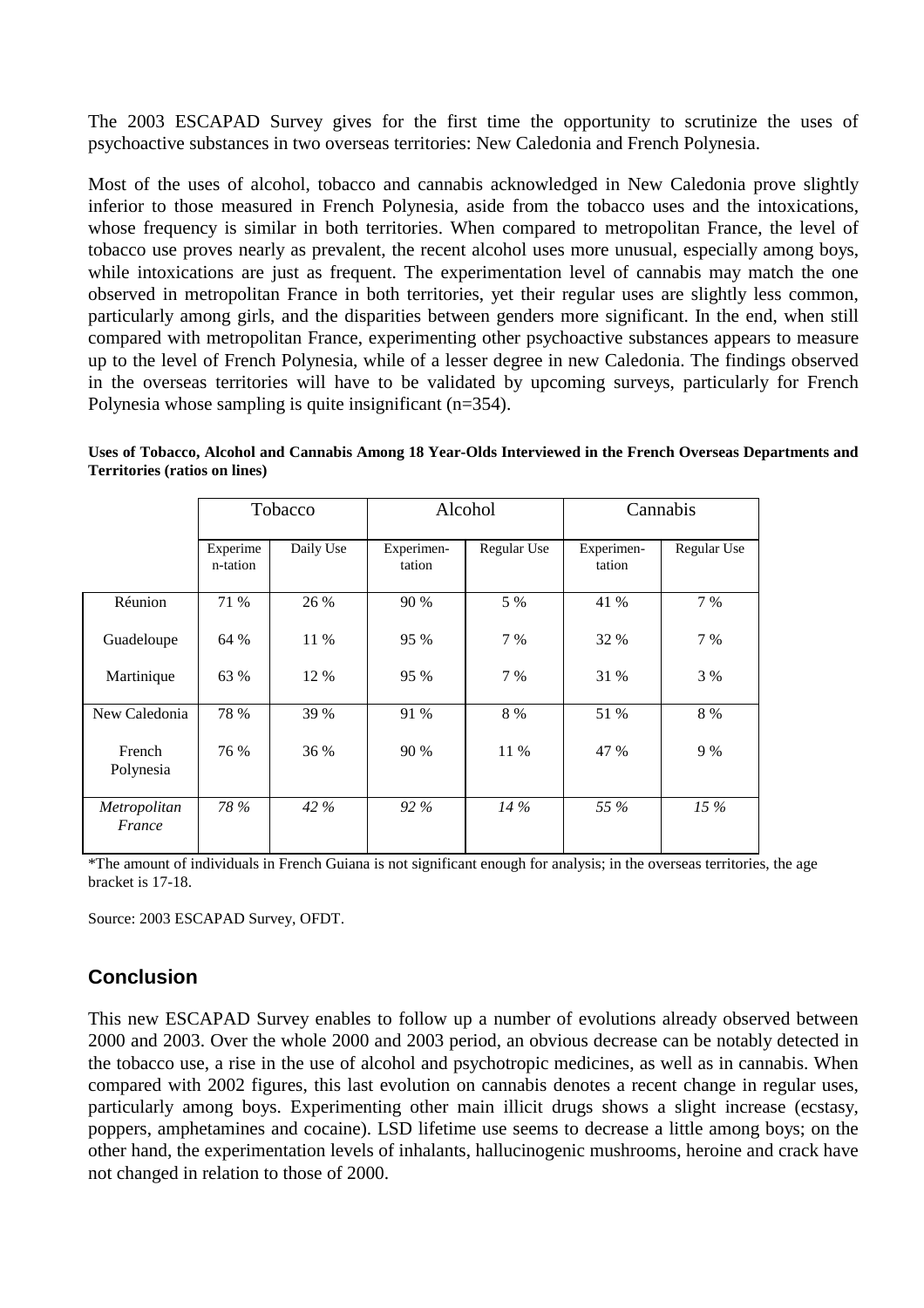In the report, where these results are detailed, a number of novel thematic analysis are also carried out, such as the influence of precocious uses, an estimate of the expenses devoted to the purchase of alcohol, tobacco and cannabis, an estimate of the amount of cannabis joints smoked in various circumstances, and eventually a comparison among the behaviours of teenagers using alcohol, tobacco and cannabis, according to their school background.

At the beginning of year 2005, two editions will help to complete the analysis achieved on a national level. Primarily a publication will present the 2002-2003 ESCAPAD data by region, then a specific analysis carried out only by the city of Paris in 2004 will allow for the first time a quantitative observation upon young Parisians.

## **Methodological references**

The ESCAPAD Survey is carried out trough the help of the DCSN (*Direction centrale du Service National*; National Service Central Administration ) during the JAPD (*Journée d'appel de préparation à la défense*; Roll Call Day) that replaces National Service from now on. Once a year all over France teenagers attending that day fill out a self-managed and anonymous questionnaire focusing upon their uses of licit or illicit psychoactive substances. This year that was the case for 21,151 young people: 15, 710 of them in metropolitan France, 4,138 in the overseas departments, and for the first time 1, 303 youth living in the Pacific French overseas territories (New Caledonia and French Polynesia). These 17-18 year-olds are French citizens and mostly still attending a secondary school, however some of them are working, apprentices or going to a university.

The dates of the survey (May  $10^{th}$  and  $14^{th}$ , 2003) were chosen in order to avoid school exams and other circumstances likely to alter the sampling, and to leave one year between this survey and the last one for reliable comparisons in time. The submission was entrusted to one of both contributors supervising the conscripts. He was to present the survey (reminding the conscripts the anonymity of the questionnaire, the value of such a study, and the requirement to obtain accurate and reliable answers) then pass the questionnaires around. Twenty-five minutes later, he would write a submission report describing the proceedings of the survey then pick up the forms. The summoning process of the JAPD secures an excellent privacy because it reduces the risks that young people living in a similar location should find themselves together in the same room. In order to erase disparities between both during submission, the questionnaire is designed to be filled out in as much time for a user as for a non-user.

The contribution ratio of the JAPD is about 90 %, yet we know that such a figure (number of individuals attending vs. number of individuals summoned) remains below reality: as the conscripts are called upon at various dates, they get many opportunities to normalize their situations should they not come to their first summons. Therefore the JAPD is almost mandatory: the interviewees are given a certificate whose presentation is needed when registering at exams or official controls (driving licence, baccalauréat, university exams, etc.).

The ESCAPAD Survey has been granted suitability by the CNIS (*Conseil national de l'information statistique*; National Commission of Statistical Information) and the guarantee of general interest of public statistics from the Label Commission, as well as the approving notice from the CNIL (*Commission nationale de l'informatique et des libertés*, National Commission on Data Processing and Individual Rights).

**François BECK, Stéphane LEGLEYE, Stanislas SPILKA (OFDT)**